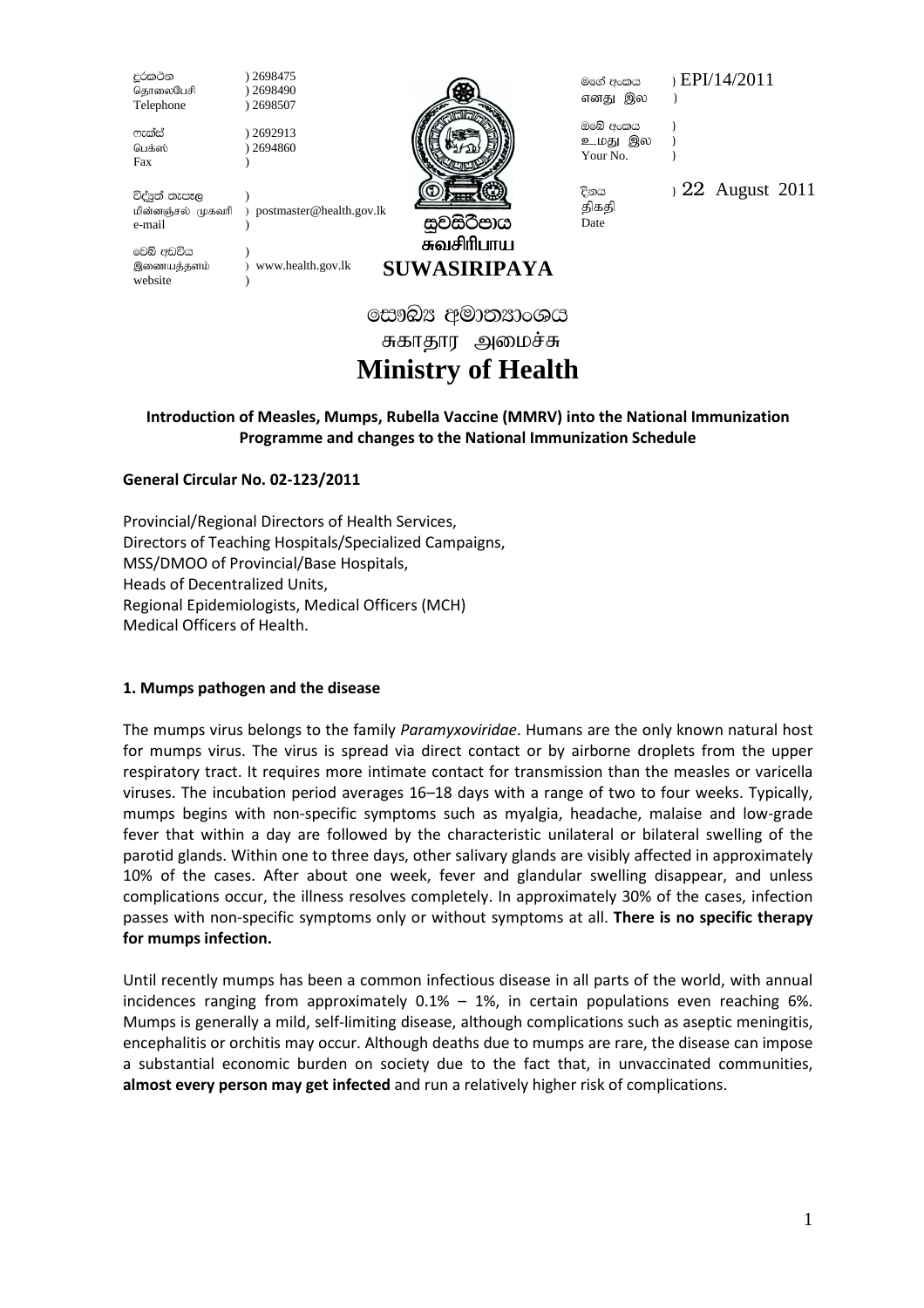#### **2. Possible complications due to disease**

Asymptomatic pleocytosis (>5 leucocytes/mm3) in the CSF is found in 50%–60% of mumps patients, whereas symptomatic aseptic meningitis is reported in up to 15% of the cases. Meningitis occurs more often in males than in females and adults are at a higher risk than children.

Mumps encephalitis without signs of meningitis is reported in 0.02%–0.3% of the cases. Although the case-fatality rate of mumps encephalitis is low (1.4%), permanent sequelae such as deafness occur in about 25% of the cases.

Acquired sensorineural deafness caused by mumps is one of the leading causes of deafness in childhood, affecting approximately 5 in 100 000 mumps patients.

Mumps orchitis occurs in 20%–50% of post pubertal males. Both testes are affected in approximately 20% of these cases, but mumps orchitis is rarely associated with permanently impaired fertility. However, a history of mumps orchitis seems to be a risk factor for testicular cancer. Symptomatic oophoritis and mastitis are relatively uncommon, and apparently without long-lasting consequences for the patients.

Acquisition of mumps during the first 12 weeks of pregnancy is associated with a high (25%) incidence of spontaneous abortions, although malformations following mumps virus infection during pregnancy have not been found. Pancreatitis is reported as a complication in approximately 4% of the cases, but the relationship of mumps disease to diabetes mellitus remains speculative.

#### **3. Protective immune response following natural infection**

Only one serotype of mumps virus exists. In general, natural infection confers lifelong protection against the virus, but recurrent mumps attacks have been reported. **It is not known whether boosting by circulating wild virus in the community is a prerequisite for lifelong immunity** against this disease. Studies in several different countries have demonstrated that the seroprevalence of antibodies to mumps virus often reaches approximately 90% in individuals 14–15 years of age.

#### **4. Mumps disease burden in Sri Lanka**

As described in section 1 to 3, mumps is a widespread self limiting disease with very low mortality but very high morbidity. Except available statistics on hospital morbidity hardly any data is available on mumps outpatient care seeking pattern and community level disease burden. Henceforth, the next best option to make an estimate of the mumps disease burden in Sri Lanka is to apply annual incidence rates reported from other countries to Sri Lankan population estimates and derive the best estimates for Sri Lanka. As described in section 4, reported annual incidence rates varied from 0.1 % to 1%. By application of least case scenario incidence rate of 0.1% to Sri Lankan estimated of 20 million, it derives 20,000 mumps cases per year. With an estimated average duration of disability of 14 days per mumps case will derive 280,000 days of disability .

According to the statistics available at the Medical Statistics Unit, 3,127 and 3,441 cases of live discharges of mumps cases has been reported from the Government hospitals during the years of 2008 and 2009 respectively with the completeness of 75 % of hospital reporting. Therefore after making allowance for 25 % of Government hospitals non-reporting and possible private sector hospitalizations taken into consideration, it is safe to conclude as an average of 4000 to 5000 mumps hospitalizations per year. Some of these hospitalizations are severe complications of mumps such as mumps encephalitis, meningitis, parotitis and orchitis which requires an average 7 days of hospitalizations giving rise to considerable number of hospital days. According to the data reported to the Epidemiology Unit, around 50% of cases are below 15 years, indicating the benefit of vaccination in early childhood.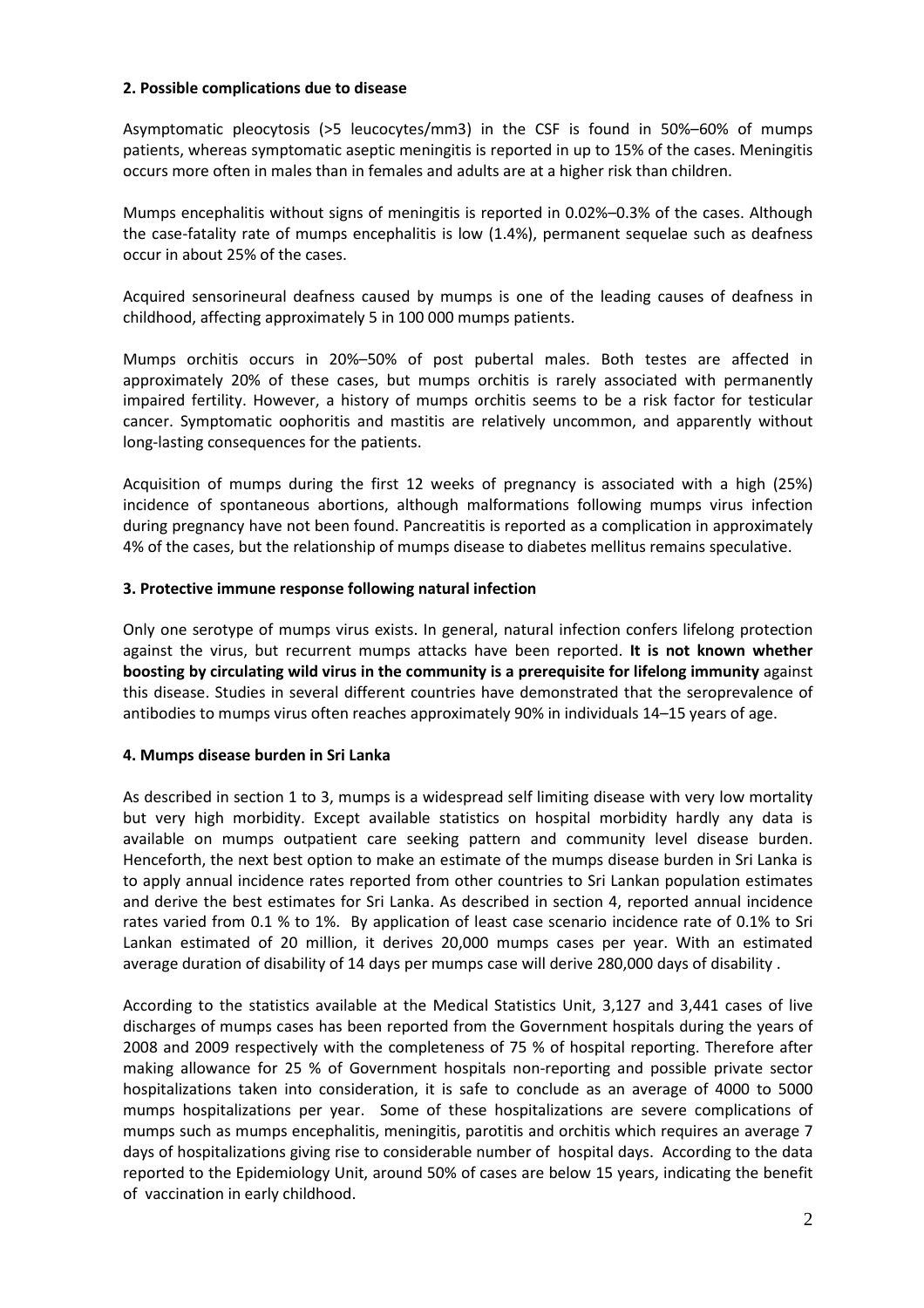#### **5. Mumps vaccines**

Live attenuated mumps virus vaccines have been developed in Japan, the former Soviet Union, Switzerland and the United States. Different strains of mumps virus are used for the development of the vaccines.

 Mumps vaccines are available as monovalent, bivalent measles–mumps vaccine, and trivalent MMR vaccine. In most countries, immunization against mumps is delivered through MMR. According to the WHO, by December 2010, 2-dose MMR schedules has been implemented in 132 countries out of 193 member states in their national immunization programmes. The first dose is usually given to children aged 12–18 months, the second dose after a minimum interval of 1 month. Most children have received the second dose by the time of school entry (about 6 years of age).

The minimum amount of attenuated mumps virus that a single dose should contain is determined by the national regulatory authority of the country where the vaccine is produced. Depending on the manufacturer, hydrolysed gelatin or sorbitol, or both, are used as stabilizers for mumps vaccines. The freeze-dried vaccine could be kept frozen at –20° C or refrigerated between +2° C and +8° C until used. It should be protected from light both before and after reconstitution. Reconstituted vaccine must be kept in the cold chain and must be discarded at the end of the vaccination session or within 6 hours if not used (whichever comes fi rst). Mumps vaccines are injected subcutaneously.

In general, adverse reactions to mumps vaccination are rare and mild. The most common adverse reactions are parotitis and low-grade fever*.* However, moderate fever sometimes occurs and aseptic meningitis has been reported at widely different frequencies depending on the vaccine strain used. Vaccine-associated meningitis resolves spontaneously in less than one week without any sequelae.

There are few contraindications to mumps vaccination. As with all live attenuated vaccines, mumps vaccine should not be administered to individuals with advanced immune deficiency or immunosuppression. Pregnant women should not receive mumps vaccine, and pregnancy should be avoided for three months after vaccination (fetal damage has, however, not been documented). Allergy to vaccine components such as neomycin and gelatine is contraindicative.

## **6. Schedule of administration of MMR Vaccine and changes to the National Immunization schedule**

1<sup>st</sup> Dose of MMR vaccine - on completion of one year

2<sup>nd</sup> dose of MMR vaccine - on completion of 3 Years

## **With introduction of MMR vaccine to the National Immunization schedule following important changes also will come into effect.**

a. Change of age of administration of Live JE vaccine from current schedule of "on completion of 1 year" to "on completion of 9 months "

b. Change of age administration of  $1<sup>st</sup>$  dose of Measles Vaccine from current schedule of "on completion of 9 months" to "on completion of 1 year" with the administration of the 1st dose of MMR

c. Administration of Measles Rubella (MR) Vaccine in current schedule at "on completion of 3 years" will be replaced by  $2^{nd}$  Dose of MMR vaccine in the new schedule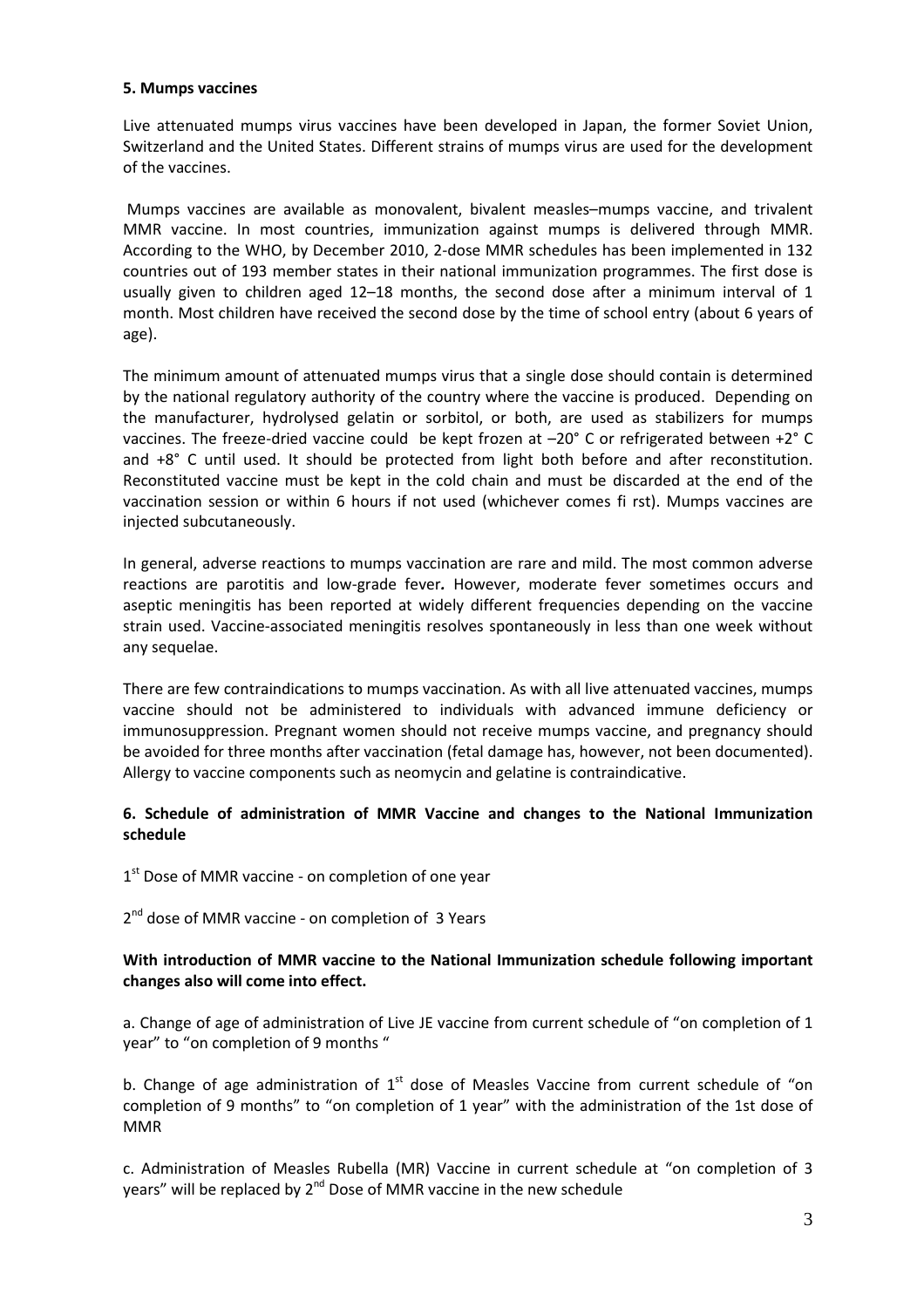d. MMR vaccine could be offered to females in child bearing age  $(16 - 44 \text{ years})$  as a rubella containing vaccine instead of Rubella Vaccine.

The National Immunization schedule which comes to effect from  $1<sup>st</sup>$  October 2011 and approved by the National Advisory Committee of Communicable Diseases on 3<sup>rd</sup> June 2011 is annexed for your information and display.

## **7. Dose of MMR vaccine**

The recommended dosage is 0.5ml of reconstituted vaccine.

## **8. Route and site of administration**

MMR vaccine should be administered subcutaneously to the outer mid thigh or mid deltoid region of the upper arm depending on the age of the child.

## **9. Contraindications**

There are only a few contraindications for administration of MMR vaccine. General contraindications to vaccination specified in the Immunization Handbook issued by the Epidemiology Unit in 2002 are applicable to the MMR as well.

However, it should be **postponed** in specific instances given below,

- Fever more than  $38.5^{\circ}$ C
- Acute stage of any infectious disease
- Temporarily acquired severe immunodeficiency states due to recent immuno suppressive therapy such as systemic corticosteroids, chemotherapy , irradiation etc

It should be **avoided** in

- Children with proven or suspected severe hypersensitivity to Measles, MR, MMR vaccines or its components such as Neomycin and Gelatin.
- Congenital or acquired severe immunodeficiency states such as impaired immunological mechanisms, malignant conditions and Acquired Immune Deficiency Syndrome etc

#### **10. Precautions:**

It is advised to review child's medical history before administration of the MMR vaccine with a view to identifying children with compromised health status. Parents/ caregivers of such children should be communicated that there may be the possibility of coincidental worsening of the health status of the vaccinated child due to the compromised health status which could be erroneously attributed to the vaccination.

## **11. Storage:**

MMR vaccine should be stored and transported in a temperature between 2 and 8  $^{\circ}$  C and should be protected from sun light and should preferably be kept in the upper shelf of the main compartment of the refrigerator with the dilluent in all places storing the vaccine including MOH offices.

If the vaccine is not used immediately after reconstitution, it should be stored at  $2^{\circ}$ C to  $8^{\circ}$ C not longer than 6 hours and away from light. After 6 hours or at the end of the season it should be discarded.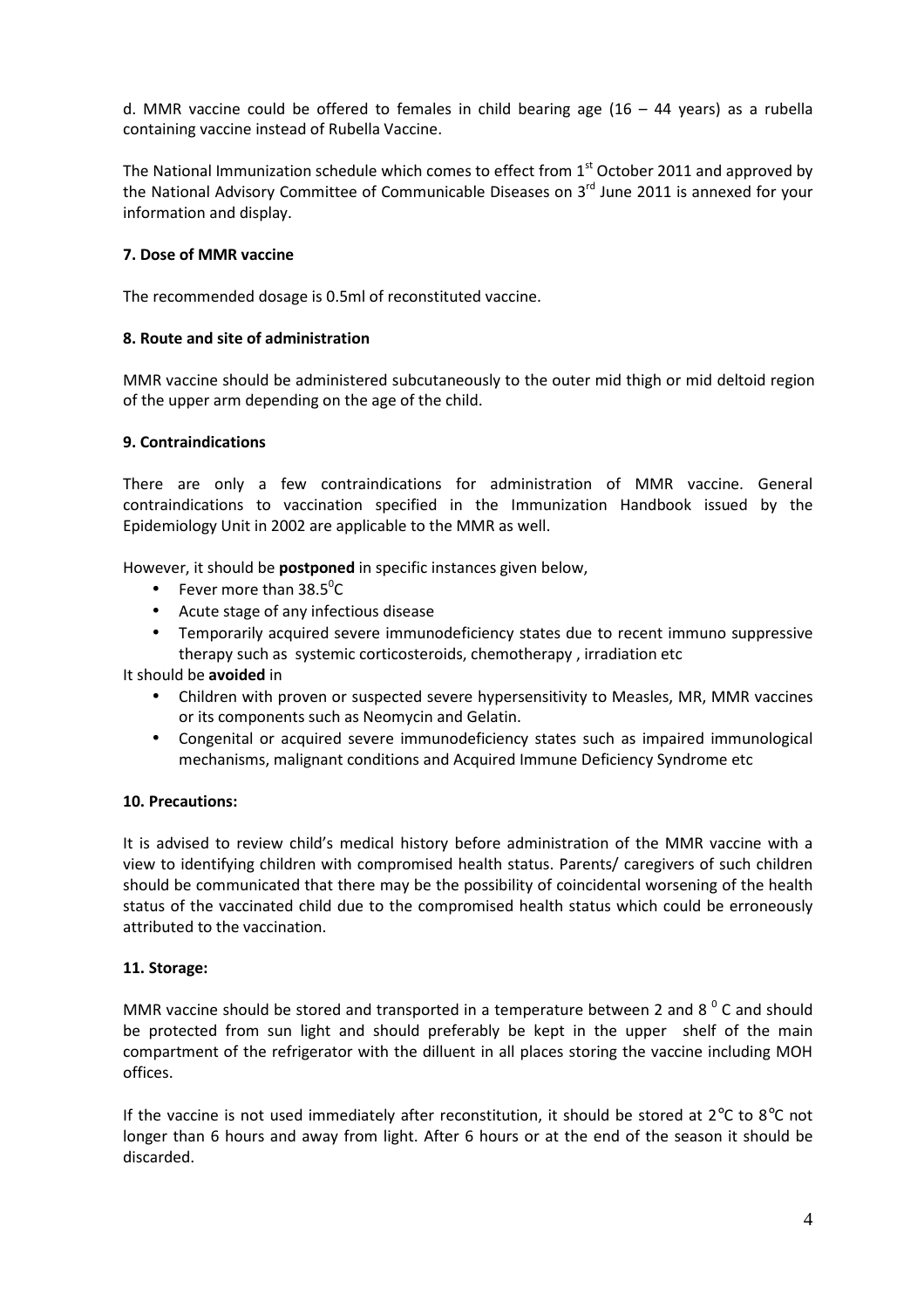## **12. Injection safety:**

At present only auto-disable (AD) syringes are used in the National Immunization Programme in the country. Therefore, administration of MMR vaccine will be carried out using AD syringes and used syringes should be discarded to safety boxes. AD syringes and safety boxes for the National Immunization Programme will be provided by the Medical Supplies Division in coordination with the Epidemiology Unit. RDHS, MOH and head of medical institutions are responsible for ensuring the availability and use of injection safety items at all immunization clinics in their respective areas.

Further it is emphasized that appropriate and safe disposal of sharps should be ensured in all aspects of the programme.

## **13. Vaccine accountability:**

MMR vials are presented as 10 dose vials. Therefore, measures should be taken at immunization clinics whenever possible to open a vaccine vial when a group of five eligible children are identified. Each vial of vaccine is accountable and any significant wastage should be clearly documented, and reported to both Epidemiology Unit and RDHS.

## **14. Role of MOH in the introduction of MMR vaccine to the National Immunization Programme**

- Training of MOH staff on introduction of MMR vaccine
- Creating public awareness regarding the MMR vaccine by organizing public education programmes
- Timely requisition of adequate vaccine stocks for the area, supervision of storage, transport of vaccines and maintenance of cold chain
- Timely requisition of adequate stocks for the area, identifying mechanisms for disposal of AD syringes and sharp waste for the area and monitoring the implementation and sustenance of the activity
- Screening and excluding children for whom offering the MMR vaccine is contra indicated
- Monitoring vaccines for immediate AEFI and initiating appropriate actions
- Monitoring and evaluation of immunization coverage and vaccine wastage of MMR vaccine quarterly, based on the Quarterly EPI Return for the area and taking corrective measures when required.
- Reporting of AEFI at MOH level monthly and speedy investigation of severe AEFI
- Monitoring and supervision of record keeping at clinic level and MOH level
- Monitoring timeliness of EPI returns sent from MOH office to RDHS/RE
- MOH is accountable for vaccine management responsibly.

## **15. Role of Public Health Nursing Sister/ Supervisory Public Health Midwife in the introduction of MMR vaccine to the National Immunization Programme.**

- Training of PHMM on MMRV
- Education of the public regarding the MMRV
- Monitoring and supervision of maintenance of cold chain and proper storage of vaccine stocks
- Supervision of organization of immunization clinics to facilitate administration of MMRV
- Supervision of disposal of used AD syringes and other injection materials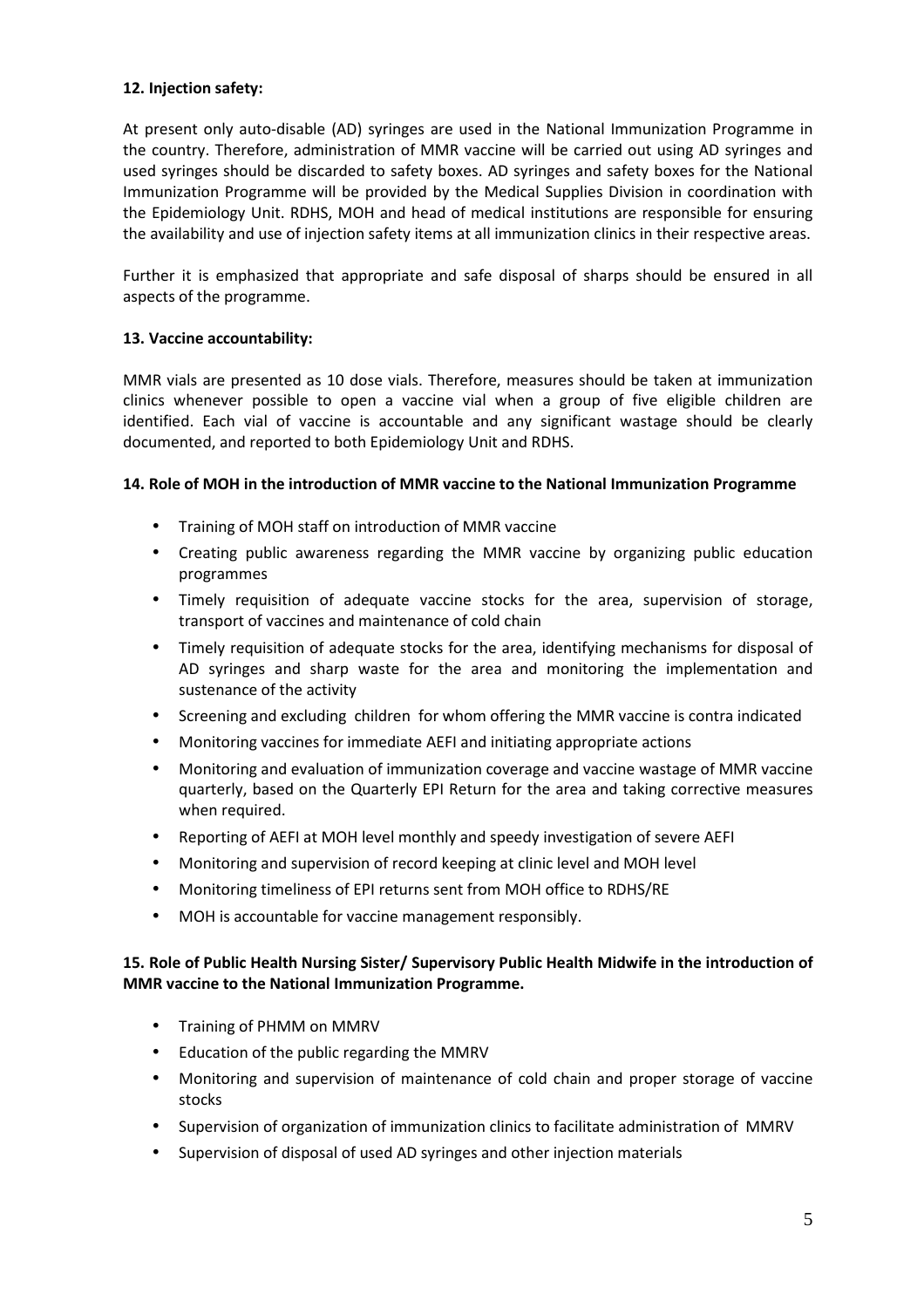- Monitoring of immunization coverage, vaccine wastage, AEFI with regard to MMRV at Clinic/PHM level and MOH level
- Monitoring and supervision of record keeping at the clinic level and MOH level
- Accurate, timely compilation of MMR related EPI data

## **16. Role of Public Health Midwife in introduction of MMR vaccine to the National Immunization Programme.**

- Education of the public on the MMRV
- Maintenance of cold chain during transport of vaccines and during clinic sessions
- Providing immunization and monitoring vaccines for immediate AEFI at the clinics level
- Enforcing vigilance and providing personal attention to prevent dropouts from immunization and to detect AEFI with regard to MMRV
- Safety assurance of the sharps waste disposal activity in the immunization clinics
- Maintenance of accurate records regarding MMRV: Birth and Immunization Register, Clinic Immunization Register, Clinic AEFI Register, Part A/B of CHDR, Clinic Summary, Quarterly MCH Clinic Return

# **17. Role of Regional Epidemiologist/ MO-MCH in introduction of MMRV vaccine to the National Immunization Programme.**

- Conduction of district training programmes for MOH and hospital staff at district level and active participation, co-ordination and supervision of training programmes at MOH level
- Estimation of required stocks of MMRV for the district
- Close monitoring of requisition of MMRV , vaccine storage and maintenance of cold chain at Regional Drug Stores and at MOH level
- Close supervision of vaccine and AD syringes supply in the region
- Overall supervision of mechanisms developed in the region for disposal of AD syringes and sharp waste
- Close monitoring and supervision of immunization coverage and vaccine wastage quarterly and reporting of AEFI monthly with regard to MMRV

# **18. Role of Heads of Health Institutions in introduction of MMRV vaccine to the National Immunization Programme.**

- Timely acquisition of adequate vaccine stocks and AD syringes for the immunization clinic
- Close monitoring of vaccine storage and maintenance of cold chain at institutional level
- Close supervision of vaccine and AD syringe supply to the clinics
- Overall monitoring of immunization coverage, vaccine wastage and AEFI with regard to MMR vaccination at hospital level
- Overall monitoring and supervision of record keeping at hospital level
- Officer in charge of the EPI clinics is responsible and accountable for vaccine management. Each vial of vaccine is accountable and any significant wastage should be clearly documented, reported to both the Epidemiology Unit and the RDHS.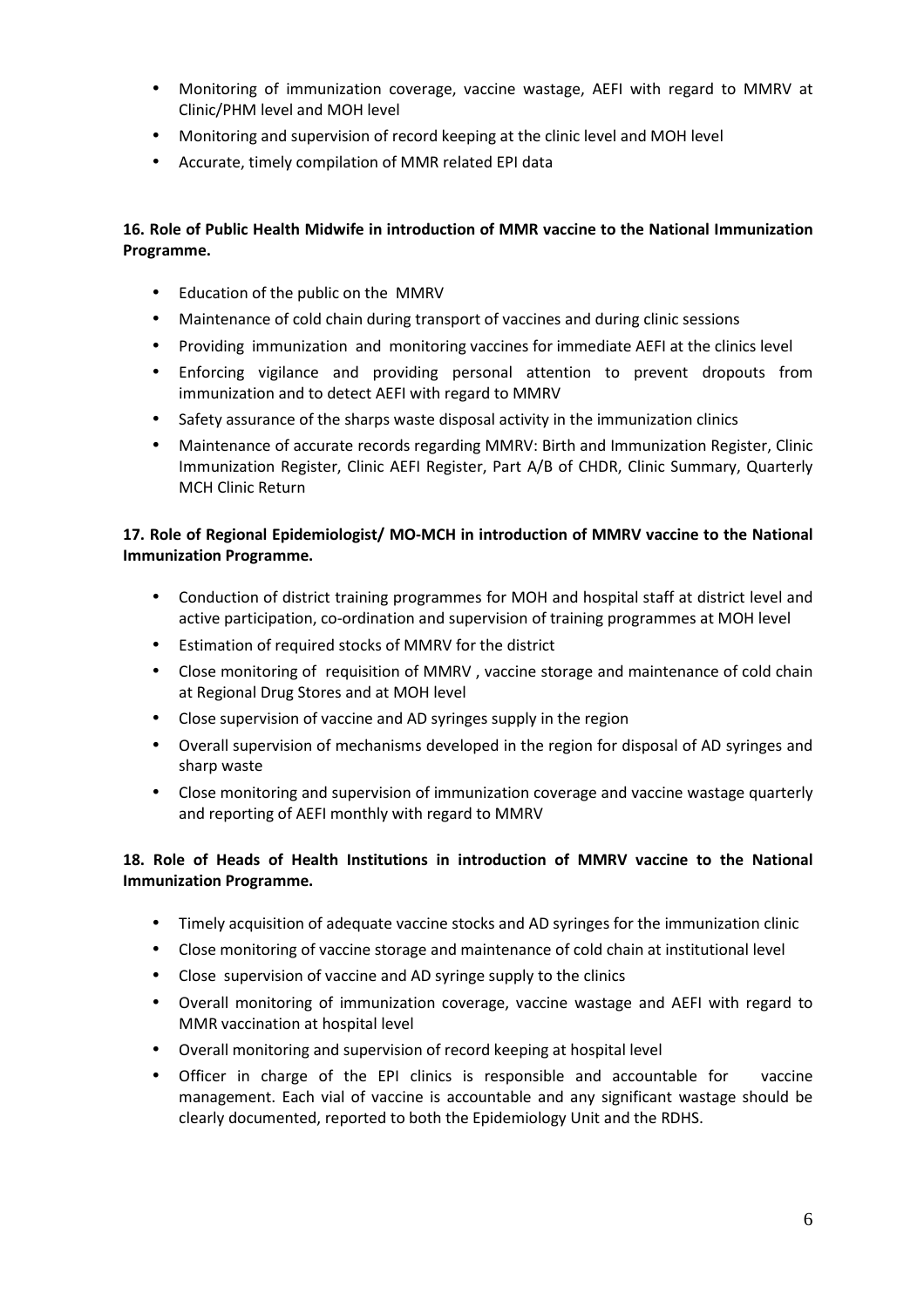**19. Role of Officer In-Charge/ Regional Medical Supply Division (RMSD) in the introduction of MMRV into the National Immunization Programme.** 

- Timely requisition of adequate vaccine stocks and AD syringes for the district
- Timely distribution of vaccines and AD syringe to MOH and medical institutions
- Maintenance of cold chain for vaccine during storage at RMSD and transport
- Preparation of the correct monthly stock return for the district
- OIC RMSD is totally responsible and accountable for vaccine management at the RMSD. Each vial of vaccine is accountable and any significant wastage should be clearly documented, and reported to both the Epidemiology Unit and the RDHS. OIC RMSD will be held responsible for any losses due to unacceptable reasons.

#### **20. Training of Health Staff**

Replacing currently used Measles and MR vaccines in the National Immunization Programme with MMR vaccine and change in the schedule of administration of LJEV, requires training and education of field health staff to provide the knowledge and skills to sustain a successful programme.

Following have been identified as important issues that should be clearly and completely addressed during all training sessions.

- Mumps disease, and role of MMRV in prevention and control of Mumps
- Rationale for change of immunization schedule
- MMR vaccine (contrindications, vaccine administration, storage etc)
- Use of injection safety items (AD syringes, safety boxes)
- Vaccine logistics (vaccine wastage, accountability, maintaining adequate stocks)
- Record keeping: (maintenance of records and registers, completeness, accuracy and timeliness of returns)
- Vaccine safety: (adverse events following Immunization)

At the national level, Regional Epidemiologists/ MOO(MCH) will be given an orientation and they will be the trainers for their respective health staff. They will be responsible for training MOOH and hospital staff who conducts EPI clinics in their respective districts/ medical institutions.

MOOH will be responsible for training their own staff and this activity should be assisted and monitored by RE and MO/MCH of the district.

This guideline on introduction of MMR vaccineinto the National Immunization Programme may be used as the training material. It is the responsibility of REE and MOO (MCH) to share this with all MOOH and hospital staff during the district level training.

#### **21. Records and returns**

With the replacement Measles and MR vaccine with the MMRV in the National Immunization Programme, it is very important and vital to monitor the coverage of MMR immunization and AEFI very closely. This could be done using the same returns and records use in the EPI programme. It is very important to collect, enter, consolidate and forward accurate and quality data on time.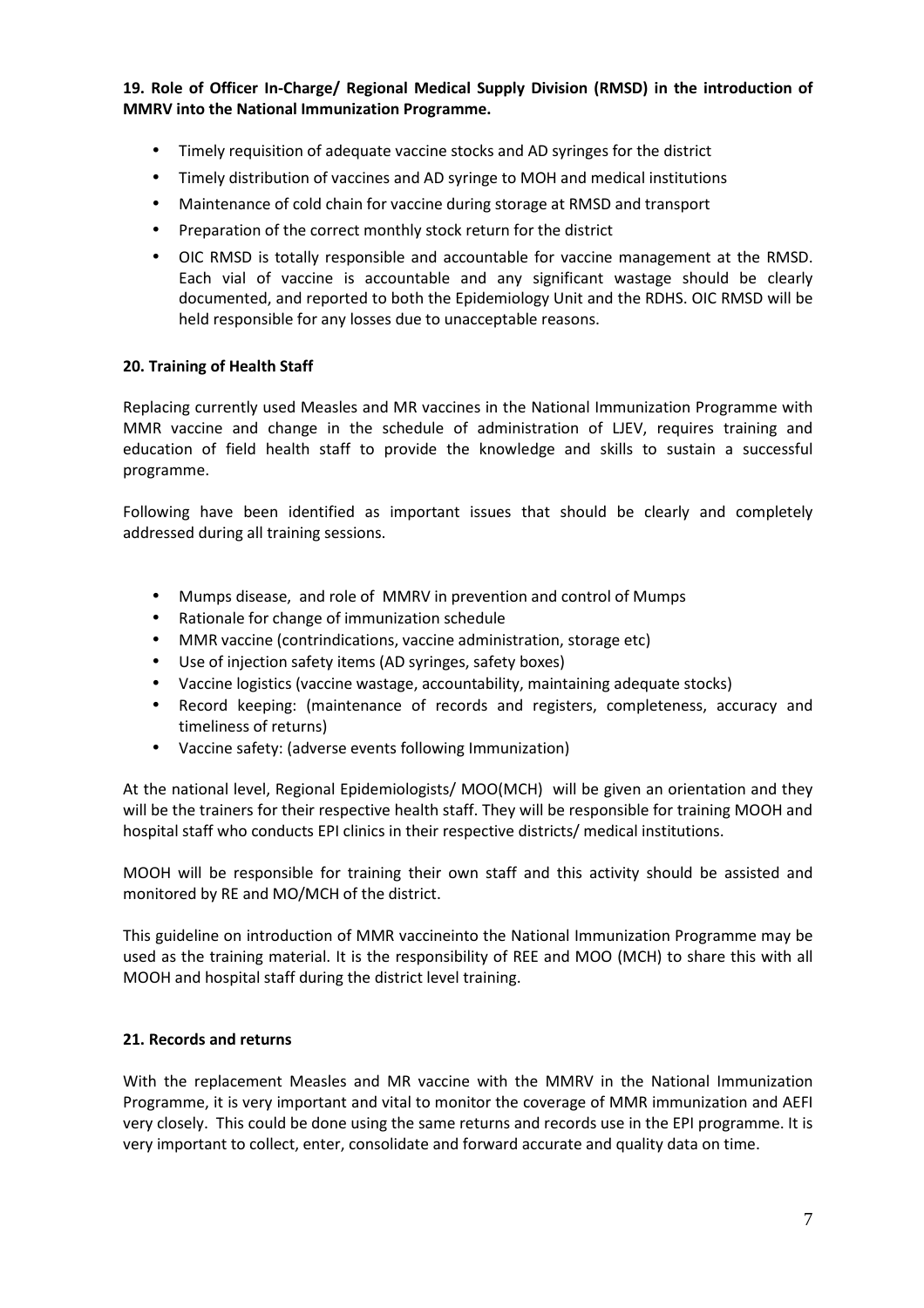#### *Registers and returns used*

- Child Health Development Record ( CHDR)
- Clinic Immunization Register
- Clinic Summary
- Clinic AEFI Register
- Birth and Immunization Register
- Quarterly MCH clinic Return
- Quarterly EPI Return
- Monthly Surveillance Report on AEFI (AEFI Form 2)
- Notification Form on AEFI ( AEFI Form 1)
- Adverse Events Following Immunization (AEFI)case investigation form (AEFI Form 3)
- Monthly stock return of vaccines
- Vaccine Movement Register
- Clinic Vaccine Movement Register

#### *Child Health Development Record*

In the new version of the CHDR, Year, month and the date of MMR immunization along with the batch number should be recorded in the corresponding row given for the MMR 1 and MMR 2 vaccinations.

In the older versions of the CHDR, Mark the date of administration and batch number MMR 1 dose in the row earmarked for Live JE vaccine and MMR 2 in the row earmarked for MR vaccine after making the necessary alterations in the column of "Type of Vaccine". In the same manner Live JE vaccine should be marked in the row earmarked for Measles Vaccine at 9 months. It is mandatory to fill the same information in both A and B parts of the CHDR.

#### *Clinic Immunization Register – H1216*

All immunizations performed in the clinic should be entered in this register. MMR vaccinations performed should be entered under the MR vaccine column until revised registers are provided.

#### *Clinic Summary – H 518*

Entries in the clinic immunization register should be added up correctly at the end of each session and totals should be recorded in the clinic summary. Total number of children who have been immunized with MMR vaccine should be entered in the columns meant to enter data on MR immunization until revised forms are provided. This column should be marked as MMR.

#### *Clinic AEFI Register*

A clinic AEFI Register should be maintained at each immunization clinic to record all adverse events reported following immunization. The date of immunization of the relevant vaccine, name of the child, the type of the adverse event and the name of the vaccine including batch number should be entered in the AEFI register.

#### *Birth and Immunization Register EPI/03/79 9 (Revised 2011)*

Date of MMR 1 immunization should be recorded on "**column G "and** date of MMR 2 immunization should be recorded in the **"column K"** of the 2011 revised version of the Birth and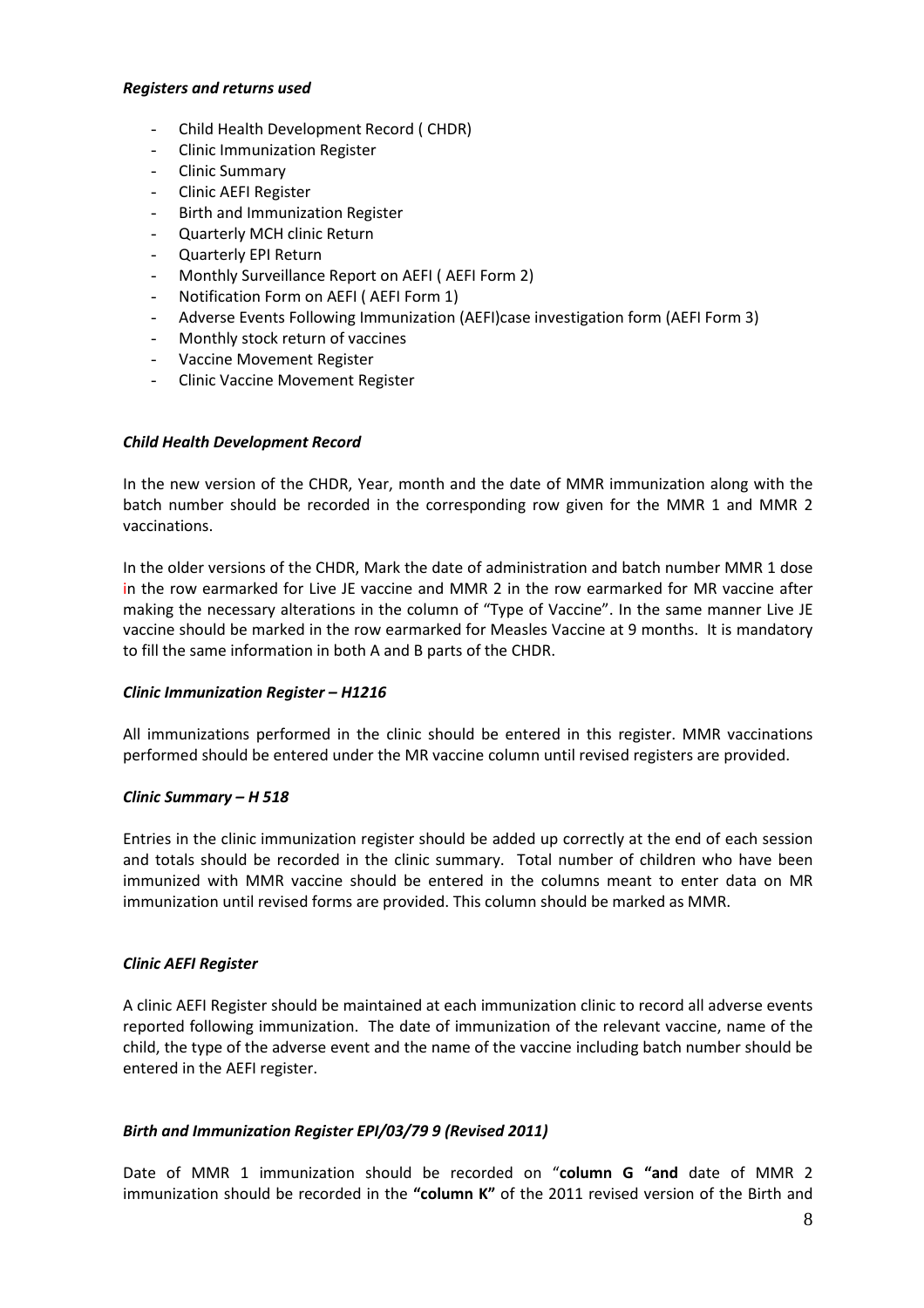Immunization Register. In the previous versions MMR 1 could be recorded on column for measles immunization and MMR 2 on column for MR immunization.

## *Quarterly MCH Clinic Return- RH – MIS 527*

At the end of the every month, entries in the clinic summary should be added up (totalled). Immunizations performed during the whole month should be recorded in this return monthly. This return should be sent by each PHM to the MOH office at the end of each quarter before the  $5<sup>th</sup>$  of the following month. It is important to note that the spaces in this return are horizontally aligned in contrast to the vertically aligned columns in the clinic registers. .

Total number of children who have been immunized with MMR vaccine should be entered in the rows meant to enter data for MR until revised formats are provided.

## *Notification Form for Adverse Effect Following Immunization*

All adverse events following immunizations which are observed by public health staff should be entered in the Immunization Clinic AEFI Register and transfer this information to MOH Office AEFI Register on the day of the MOH office monthly conference. It is very important to adhere to the case definition of the adverse events before entering and reporting in order to improve the quality of AEFI surveillance.

All AEFI presented to the hospital should be entered in the "AEFI form 1" and should be forwarded monthly to the MOH in the area. Any form of AEFI which is not included in the "AEFI Form 1" could be entered under the "other" category.

## *Monthly Surveillance Report on AEFI (AEFI Form 2)*

All AEFI reported from the MOH area following immunizations should be summarized by the MOH in the Monthly AEFI return. Copies of this return should be sent to the RE and the Epidemiology Unit. It is very important to adhere to the case definition when reporting AEFI. Total number of AEFI should be entered under the MMR column opposite the relevant row. Special attention should be paid to obtain information on Adverse Events Following MMR vaccination from the mothers and the the guardians during home visits, before immunizing the next vaccine and to record them accurately. Special attention should be paid by the RE to obtain AEFI notified to the hospitals without any delay.

#### *Monthly stock return of vaccine*

The number of MMR doses required for the institutions for the month should be intended under the column "MR" in the monthly stock return of vaccine and it should be re named as "MMR" until revised forms are provided.

#### *Clinic Vaccine Movement Register and Vaccine Movement Register*

Clinic vaccine movement register should be maintained in each immunization clinic session held in the MOH area. Vaccine Movement Register should be maintained at the MOH office to be used when ever vaccine is transported out of the MOH office for any immunization clinic. The number of doses of vaccine used at the clinic and the number of immunization performed at the clinic should be entered for each clinic session for both registers. These registers are vital in compiling vaccine wastage.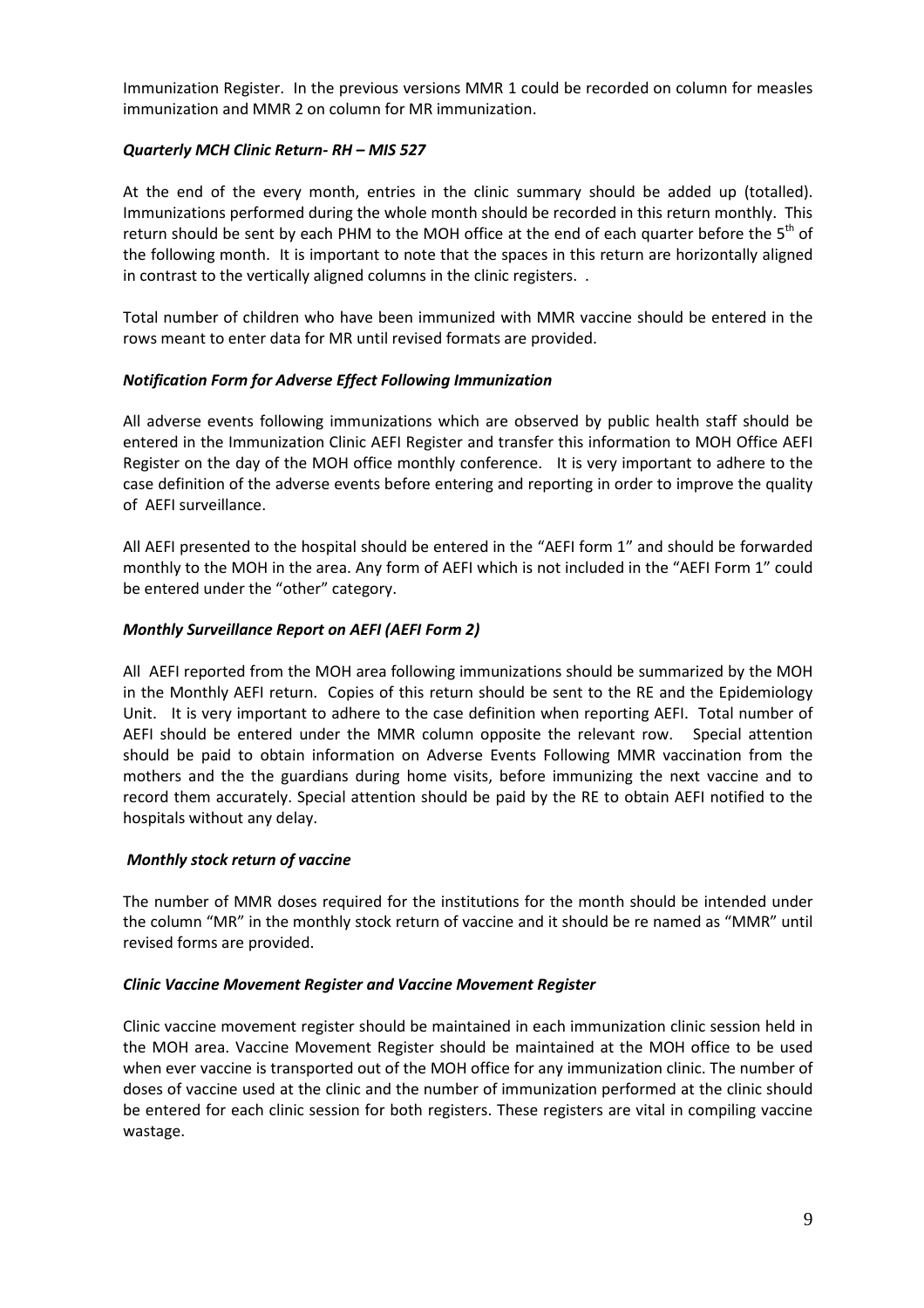## *Quarterly EPI Return (EPID/EPI/2/98)*

Entries in all Quarterly MCH clinic returns received at the MOH office and data on immunizations performed in schools, estates, government hospitals, private institutions and by GPPs should be summarized on this return. The number of MMR 1 and MMR 2 immunizations performed for the particular quarter should be entered under the heading MMR 1 and MMR 2 vaccinations.

## **22. Monitoring and Evaluation**

Close monitoring and evaluation of the introduction of MMRV into the national immunization programme from its initiation is important for sustenance of the programme. Presently used EPI indicators: i.e. vaccine coverage, vaccine wastage and rate of AEFI will be used for this purpose.

Monitoring of MMR immunization coverage, vaccine wastage and adverse events reported following MMR immunization should be done at MOH level by MOH and PHNS and at district level by RE and MO/MCH. Epidemiology Unit will be responsible for monitoring at the national level as for other EPI antigens.

Compared to the Measles and MR vaccines, MMR vaccine is a costly vaccine and it is important to monitor the wastage and to implement strategies to minimize it at all levels. In a given immunization session, two birth cohorts are to be immunized with MMRV, vaccine wastage should be less than the Measles and MR vaccine wastage.

Assessment of causes for vaccine wastage at each Immunization clinic level is important as these vary widely between different settings. Strategies for reducing wastage could then be designed accordingly.

## *Possible causes for high vaccine wastage*

- Breakdown of cold chain or inadequacy of cold chain maintenance system
- Poor monitoring of proper vaccine movement between MOH office and immunization clinics
- Less number of vaccinees per clinic session

## *Strategies that could be designed*

- Careful planning in vaccine indentation and distribution
- Strict maintenance of cold chain
- Careful planning of immunization clinic locations
- Careful planning for ensuring at least a group of five children are brought to open a 5 dose vial.
- Monitoring of proper vaccine movement at MOH level
- Maintenance of accurate records to minimize inadequacies of vaccine stocks at MOH level
- Improvement of safe vaccine storage

## Minimizing Vaccine Wastage at Outreach Immunization Clinics

- MOH should identify an officer at each individual outreach immunization clinic to be responsible for proper vaccine movement at individual clinic level
- Vaccine Movement Register should be rigidly maintained to monitor the flow of vaccines in each outreach immunization clinic
- Only correct amounts of vaccine stocks should be sent to the outreach clinics based on the expected and estimated number of children to be vaccinated